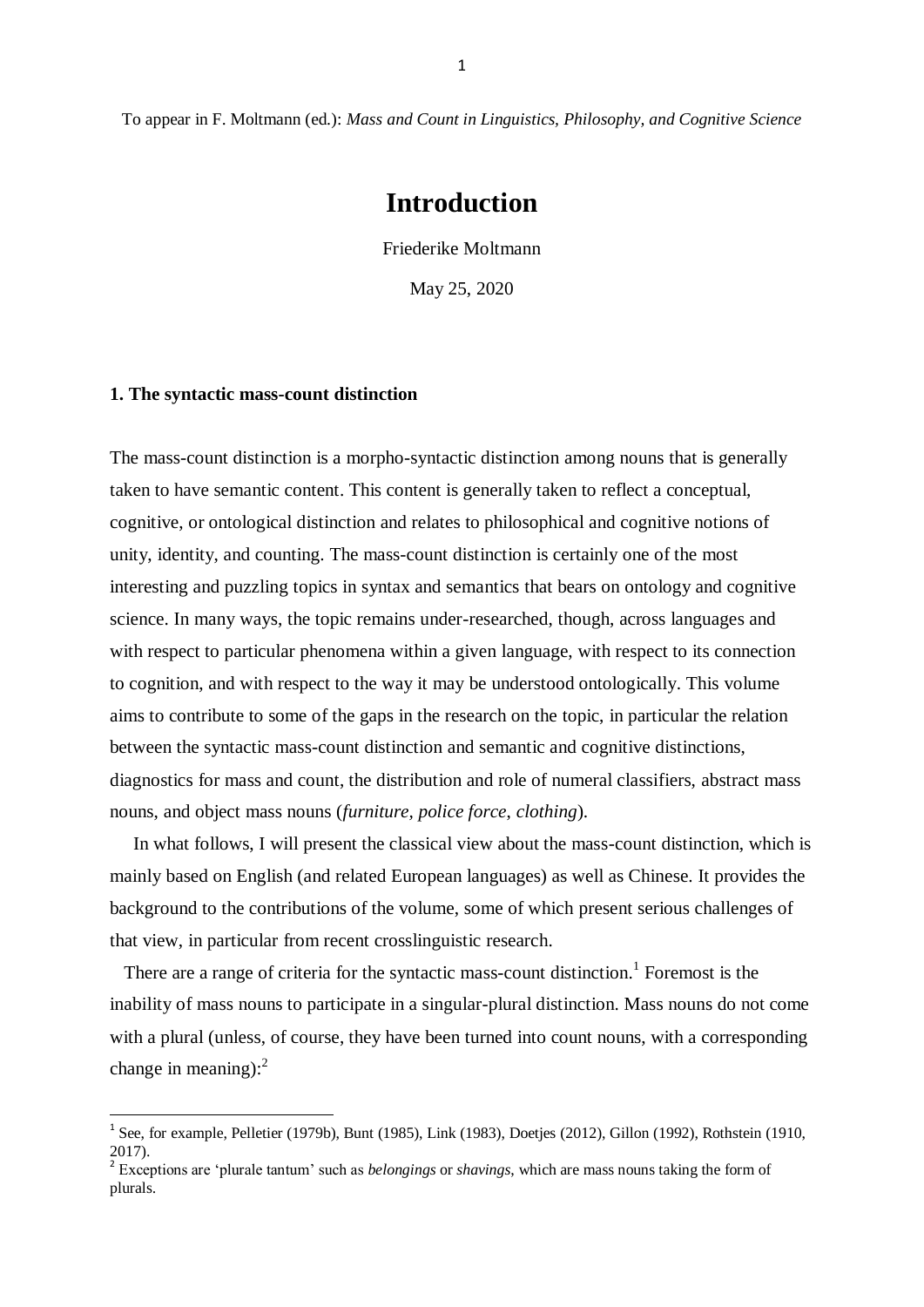(1) a. apple, b. rice, \* rices

Mass nouns also trigger singular agreement of the verb, whereas count nouns trigger singular or plural agreement.

A second criterion is the inability of mass nouns to allow for cardinal and ordinal numerals:

- (2) a. ten apples b. \* ten rice
- (3) a. the first / second tree b. \* the first / second wood

Furthermore, unlike count nouns, mass nouns do not allow count quantifiers such as *few* and *many*, but take mass quantifiers such as *much* and *little*, which are excluded for cunt nouns:

(4) a. few / many pears b. \* a few rice / many rice c. too much / too little apples d. too much / too little rice

Moreover, unlike singular count nouns, mass nouns disallow singular quantifiers *every, each*, and *a*:

(5) a. every / each / a cherry b. \* every / each / a rice

 Generally, mass quantifiers are taken to have a different semantics than count quantifiers. That is, *many, few* and *a* and the mass quantifiers *much*, *little*, and *some* do not just differ in syntactic category.

 Another standard criterion for the mass-count distinction is that NPs do not permit *one*anaphora, unlike singular count NPs:

(6) a. John ate a cherry, and Bill ate one too/ \*some too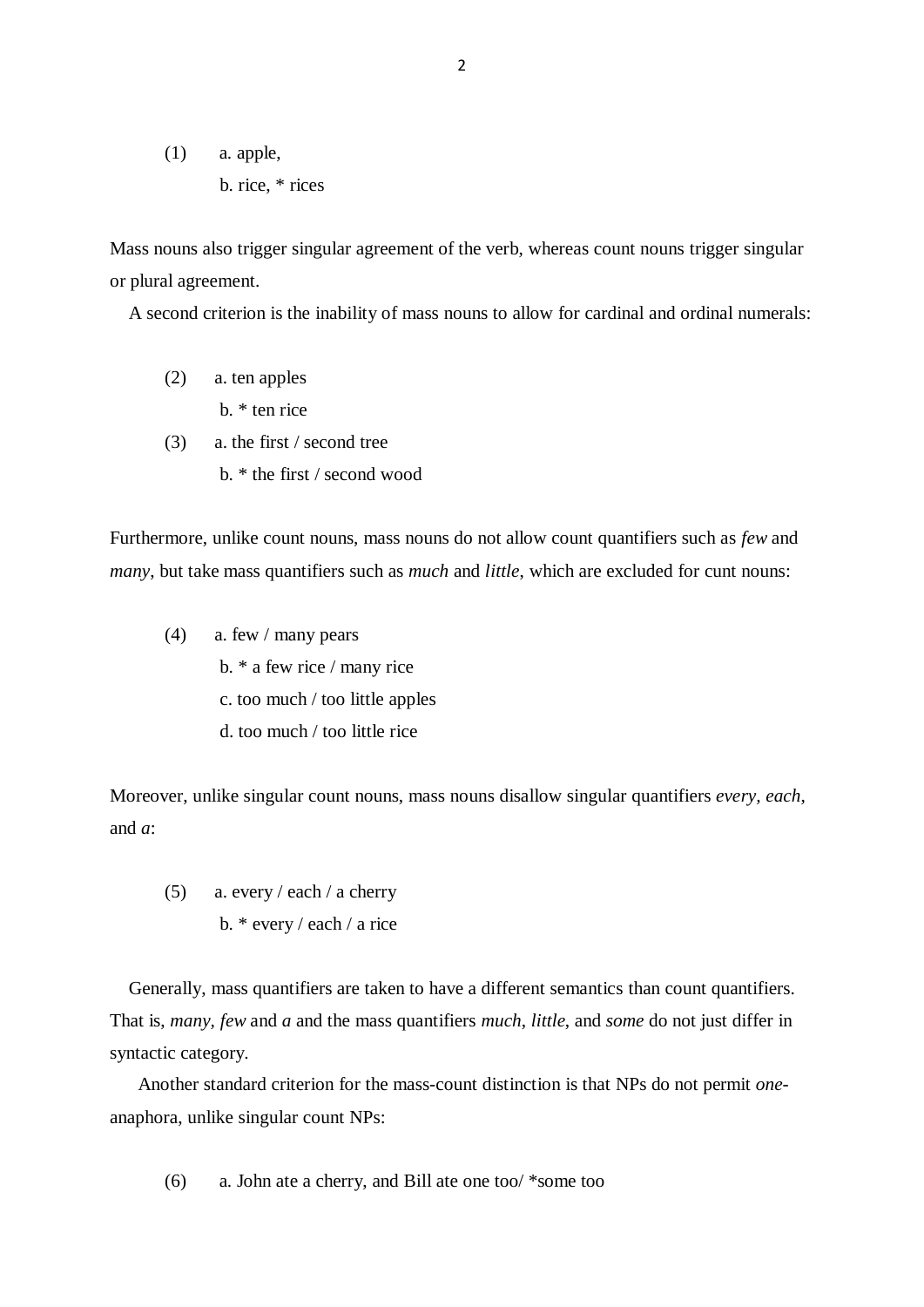b. John ate rice, and Bill ate \*one too/ some too

 There are also some lesser known lexical semantic criteria that distinguish mass and count nouns. One of them is that predicates of size or shape are inapplicable to mass nouns when targeting the entire quantity, and that in adnominal and predicative position (Rothstein 2010, Schwarzschild 2011):<sup>3</sup>

- (7) a. ?? the round wood b. the round piece of wood c. ?? the large water d. the large amount of water
- (8) a. ?? The wood (ok The piece of wood) was round. b. ?? The water (ok The amount of water) was large.

Predicates of size and shape are applicable to certain types of mass nouns, namely object mass nouns such as *furniture* and *luggage*, nouns whose denotations consist in pluralities of individuals (or 'atoms'). However, predicates of size and shape have only a distributive reading with object mass nouns, applying to the individuals that make up the denotation of those mass nouns. (9a, b) are acceptable as long as *round* and *large* apply to individual pieces of furniture or luggage:

(9) a. round furniture b. large luggage

(9a, b) fail to have a 'collective' reading with *round* and *large* applying to the maximal quantity of furniture or luggage.

 Another lesser known lexical semantic criterion for the mass-count distinction consists in that number-related verbs, as one may call them, are inapplicable to mass nouns. First, the verb *count* hardly applies to mass NPs, as opposed to plural count NP (Moltmann 1997, chap. 3.3.2.):

**.** 

<sup>&</sup>lt;sup>3</sup> The same holds for definite plurals. Thus (i) cannot mean that the group or plurality of children is large (Moltmann 2004, p. 766).

<sup>(</sup>i) The children are large.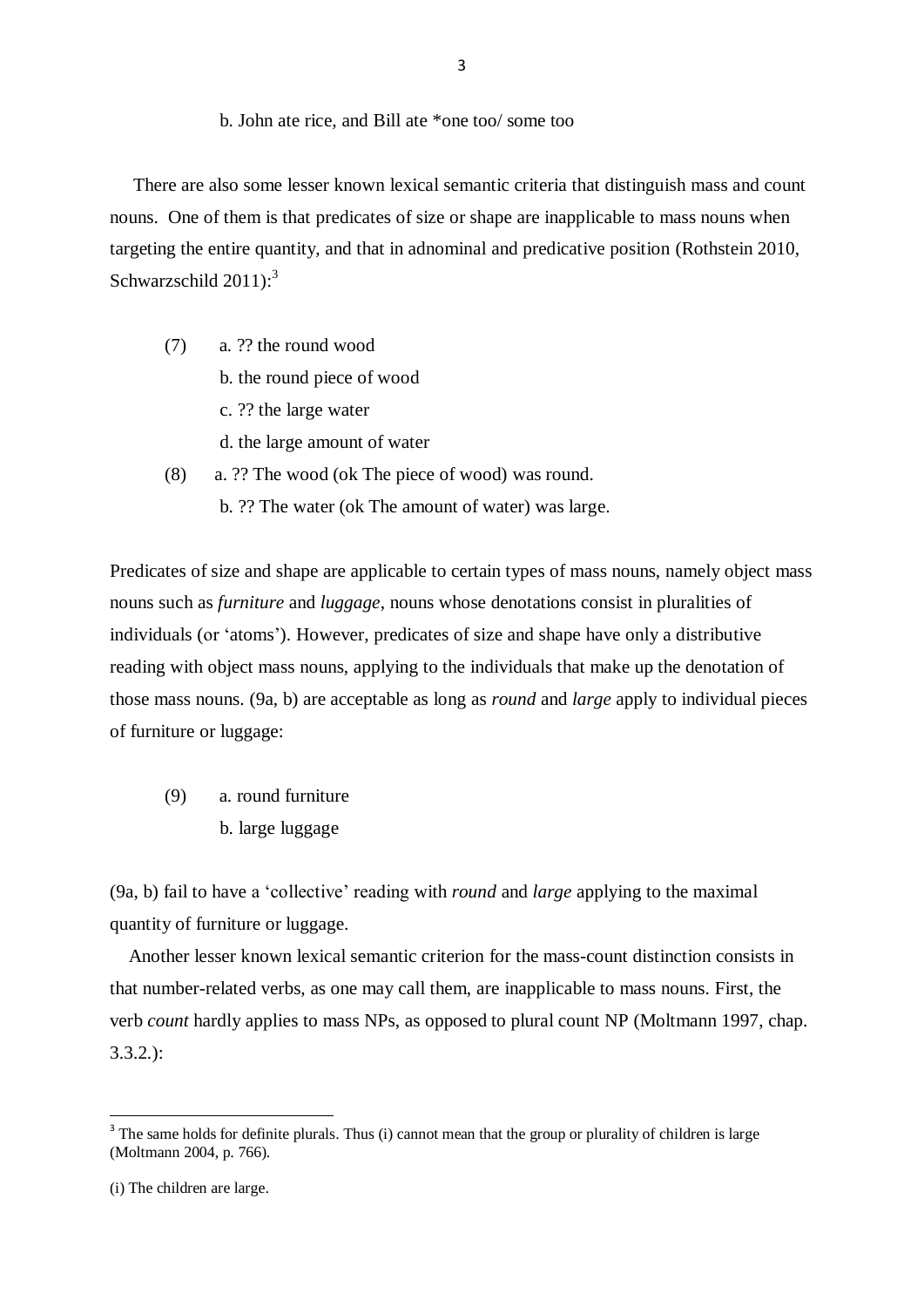(10) a. ??? John counted the wood.

b. John counted the pieces of wood.

The same holds for *outnumber* and the adjective *numerous*:

(11) a. ?? John's luggage outnumbers Mary's.

b. John's pieces of luggage outnumber Mary's.

- (12) a. ?? The luggage is numerous.
	- b. The pieces of luggage are numerous.

Second, the verb *rank* does not apply to mass NPs, but only to plural NPs (Moltmann 1997, chap. 3, 3.2.):

(13) a. ??? John ranked the decoration / the carpeting. b. John ranked the pieces of decoration / the carpets.

This matches the semantic behavior of ordinal numerals such as *first, second*. The same holds for the related verbs *list* and *enumerate* (Moltmann 1997, chap. 3, 3.2.):

- (14) a. ??? John listed the clothing. b. John listed the pieces of clothing.
- (15) a. ??? Mary enumerated the weakness of the paper.
	- b. Mary enumerated the points of weakness of the paper.

Lexical generalizations of this sort indicate that object mass nouns differ from plural nouns not only syntactically but also semantically.

 Mass nouns have the general ability to undergo syntactic shifts to count nouns, with corresponding shifts in meaning. Typical count uses of mass nouns are those with a standard packaging reading (16a) and a taxonomic reading (16b):

(16) a. John ordered three waters. (servings) b. This region produces two wines. (types)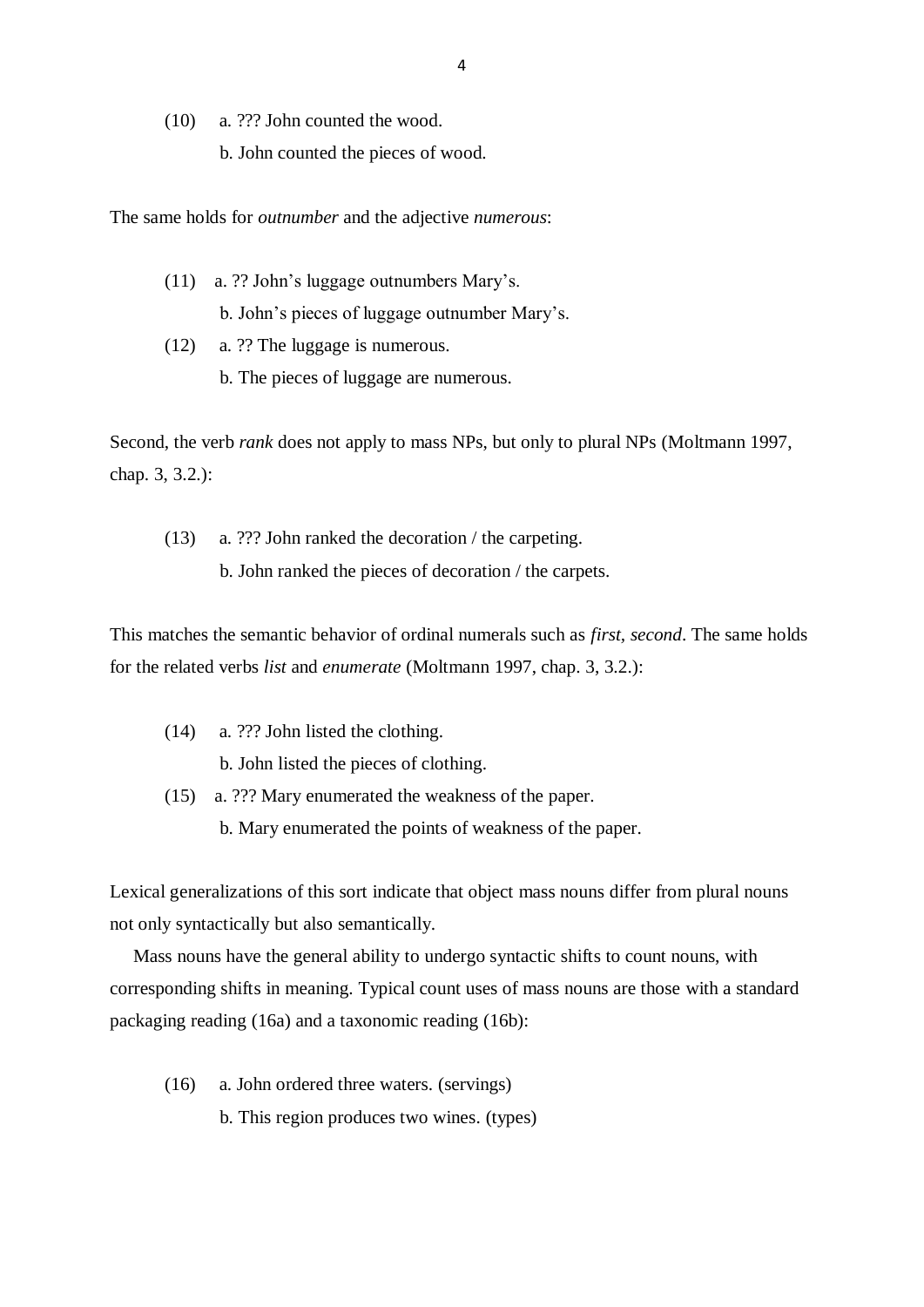Conversely, certain count nouns can be converted into mass nouns, with a shift in meaning due to what has been called 'the universal grinder' (Pelletier 1979b):

(17) John put some apple in the salad.

.

**.** 

There is certainly a connection between an individual and the quantity (matter) it is made of. How the connection is to be understood is a topic of controversy in philosophy (with some philosophers maintaining identity, others difference between the two). Certainly, for the semantics of the count-mass shift that a noun like *apple* may undergo a function is needed mapping an individual to the matter that constitutes it (Pelletier, 1979b, Link 1983).

 The notion of a singular count noun is closely related to the philosophically important notion of a sortal, a predicate that provides identity conditions for entities (and allows reidentification over time or in different circumstances) (Grandy 2007, Pelletier 1979a). The notions of a sortal and of a count noun do not coincide. *Pile, collection*, and *quantity*, for example, are singular count nouns, but not sortals.

#### **2. Approaches to the semantic mass-count distinction**

Two sorts of approaches to the content of the mass-count distinction can be distinguished: [1] the extensional mereological approach (which can be traced to Quine 1960) [2] the integrity-based approach (which can be traced to Jespersen 1924).

 The first approach distinguishes singular count, plural and mass nouns in terms of properties of their extensions, which are generally formulated in terms of extensional mereology (Link 1983, Krifka 1989, Ojeda 1993, Champollion / Krifka 2017, Champollion  $2017$ ).<sup>4</sup> Mass nouns, it is generally agreed, have extensions that are cumulative, that is, the fusion of two elements in the extension of a mass noun N is again in the extension of N (Quine 1960). Cumulativity, though, obtains also for the extension of plural nouns. Divisiveness has been proposed as a distinguishing property of mass noun extensions; that is, for any element x in the extension of a mass noun N a proper part of x is again in the extension of N (Chang 1973). Cumulativity and divisiveness together define homogeneity.

<sup>&</sup>lt;sup>4</sup> Theories that take mass nouns to be inherently plural (Gillon 1992, Chierchia 1998) can be subsumed under the extensional mereological approach broadly understood. Chierchia (2015) gives an epistemic version of the extensional mereological approach. Rothstein (2017) makes use of extensional mereology, but relativizes the denotation of count nouns to a context, mainly because of nouns of the sort *fence*.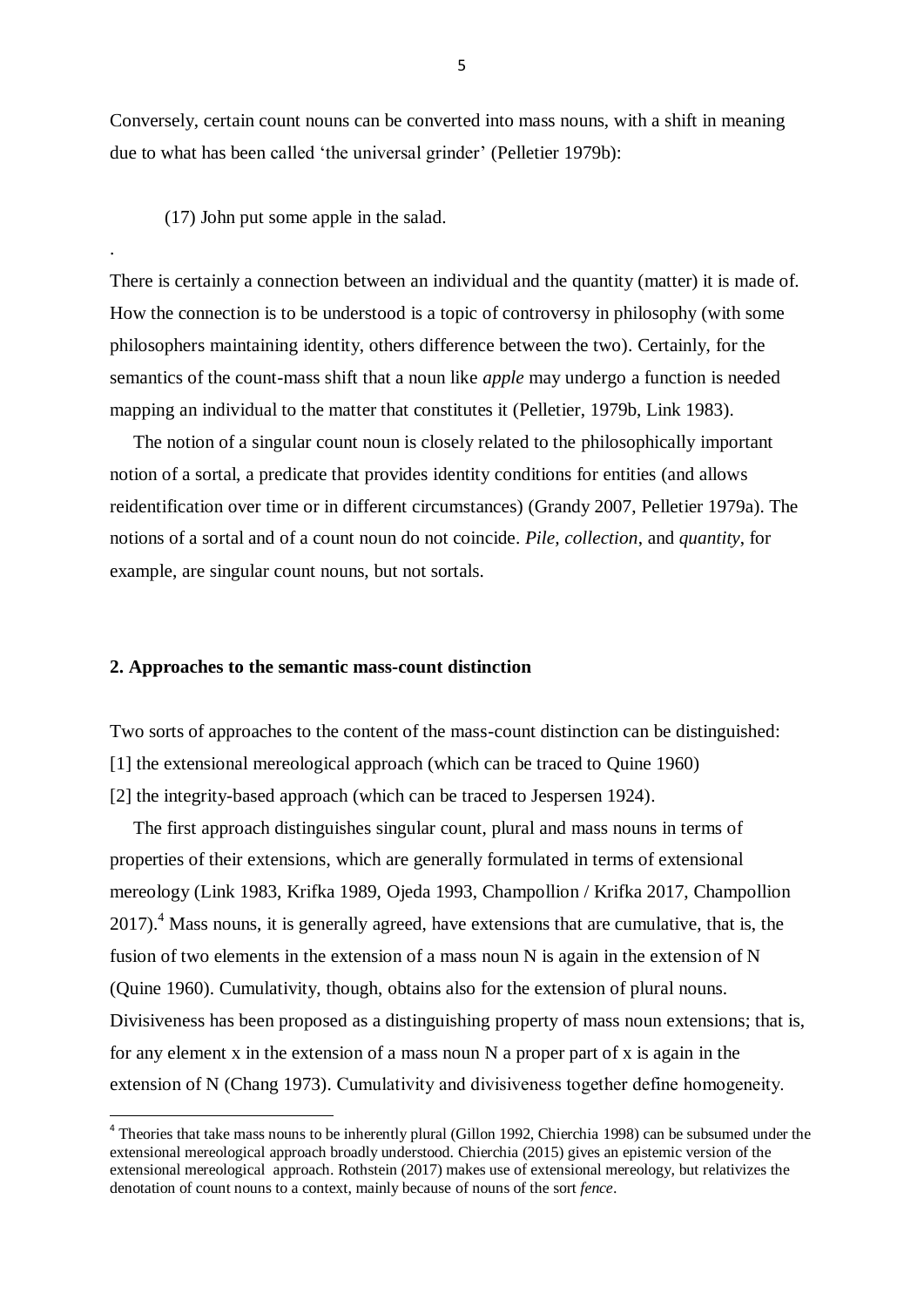Divisiveness, however, is problematic in that it raises the minimal-parts problem for all mass nouns (Bunt 1985). It is particularly implausible for object mass nouns, such as *furniture, police force, luggage*, *personnel*, *hardware*. Object mass nouns form a rather large class in English, and they challenge extensional mereological characterizations of mass nouns. Singular count nouns are generally characterized as atomic; that is, no element x in the extension of an atomic noun N has a proper part that is again in the extension of N.

 The semantic peculiarity of object mass nouns also manifests itself in comparisons: *more wine* involves measurement of quantities, whereas *more furniture* is generally evaluated in terms of pieces, rather than, say volume (Barner / Snedeker 2005). The latter, though, does not hold when the functionality of the individuals plays less of a role (*more fruit* can be evaluated by volume as well as by pieces). For the semantics of mass nouns in general, two different sorts of measure functions need to be distinguished: extensive (additive) measure functions for dimensions such as weight and volume and intensive (non-additive) measure functions for dimensions such as heat (Lønning 1987, Krifka 1998, Tovena 2001).

 Atomicity, given the extensional mereological approach, is widely assumed to be the defining semantic feature of singular count nouns. But there are a range of counterexamples to it. Nouns such as *entity, object, and sum* are not atomic, permitting proper parts of elements in their extension to be in their extension again (Moltmann 1997 p. 19). This also holds for nouns like fence, wall, *string, twig, stone, fence* (Rothstein 2010, 2017). Let me call this the 'divisiveness problem' for count nouns.

 The extensional mereological account also faces limitations in that particular quantities or pluralities may display a semantically relevant division into substructures, often based on linguistically provided information. Thus, (18a) has a distributive reading on which different subgroups of students gathered and (18b) one on which John compares the jewelry in one box to the jewelry in another box for the different boxes:

(18) a. The students gathered.

b. John compared the jewelry in the boxes.

Such readings require augmenting the semantics of plurals and mass nouns with contextually given partitions (Gillon 1987, Moltmann 1997, chap. 2-3).

 The second approach to the semantic mass-count distinction distinguishes mass nouns and count nouns in terms of properties of entities in their extensions, such as having a boundary or integrity of some sort, a notion that goes back to Aristotelian notion of form (Simons 1987). A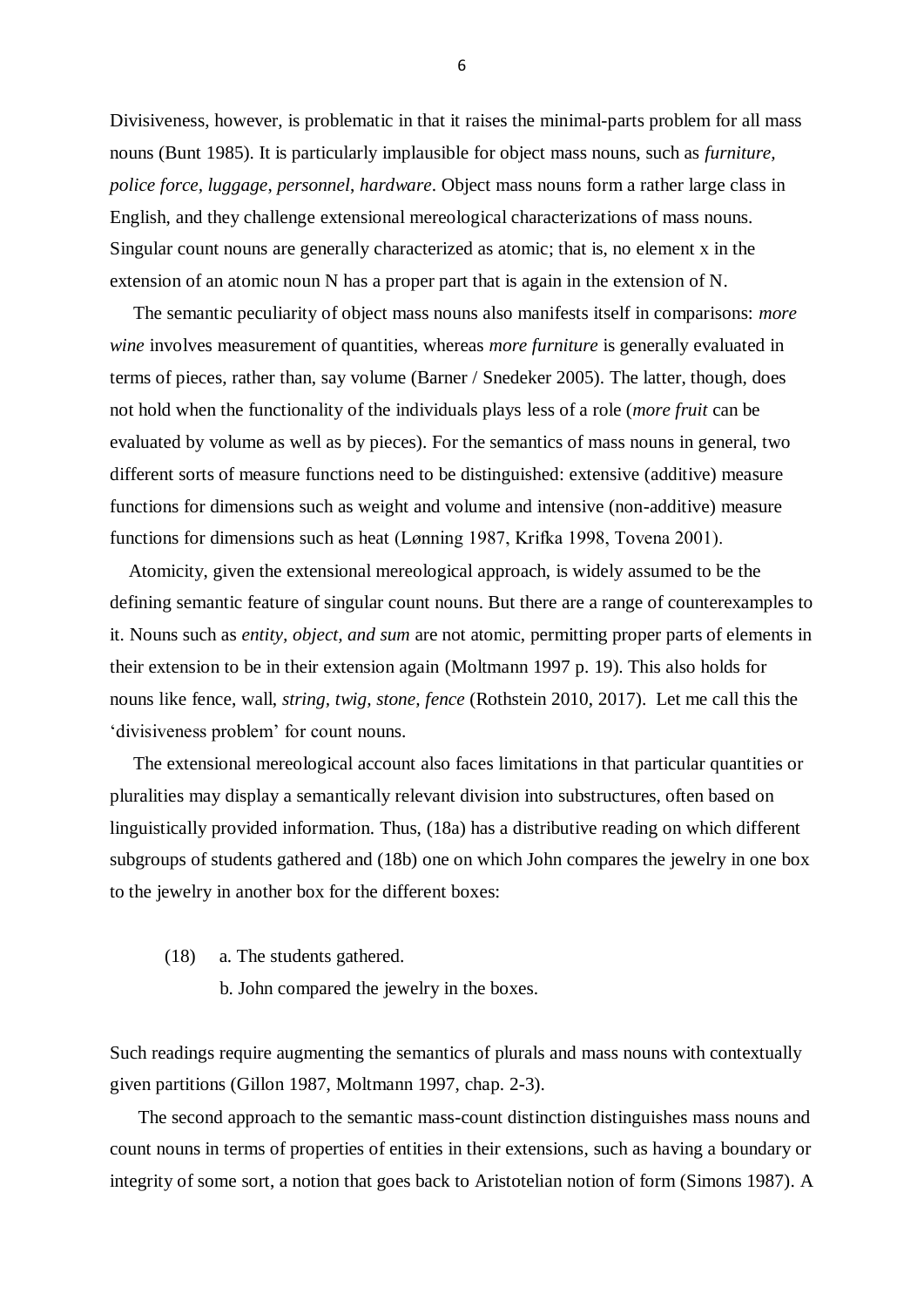version of the approach can be found already in Jespersen's (1924) characterization of mass nouns: "There are a great many words which do not call up the idea of some definite thing with a certain shape or precise limits. I call these 'mass-words'; they may be either material, in which case they denote some substance in itself independent of form, such as silver, quicksilver, water, butter, gas, air, etc., or else immaterial, such as leisure, music, traffic, success, tact, commonsense" (Jespersen, 1924, p. 198). Another version of the approach has been proposed within cognitive linguistics by Langacker (1987), who makes use of the notion of a boundary.

 A situation-based version of the integrity-based approach has been developed in Moltmann (1997, 1998). On that view, count nouns are taken to characterize entities as integrated wholes of one sort of another in situations of reference, whereas mass nouns specify entities as not being integrated wholes in situations of reference. The second approach does not face the divisiveness problem, since it does not make use of the notion of an atom for the characterization of singular count nouns. For some count nouns, such as entity, object, and part the integrity will have to come from the nonlinguistic context (e.g. connected in space) (Moltmann 1997, p. 22f). The situation-based version permits subgroups or subquantities to have integrity in situations of reference, setting up another level of structure (higher-level plurality) besides the one imposed by the noun itself.

 The second approach may be considered unsatisfactory because of the vagueness of the notion of integrity. There are more substantial difficulties for the view when applying it to count nouns such as *amount, patch*, or *collection* and when applying it to the semantics of pairs like *clothes – clothing, coins-change, shoes-footwear.* Certainly, the approach has the same difficulties dealing with object mass nouns as the extensional mereological approach, unless he notion of situation is modified allowing it not to represent entities with their individuating structure (Moltmann 1997, p. 21).

 There is something unsatisfactory about both approaches to the mass-count distinction and that is that both take quantities and pluralities to be single entities which make up the extension of mass nouns and plural nouns respectively. If they are single entities, then those entities should be countable, which they aren't. Quantities and pluralities can never be counted as 'one'. Thus, (19a, b) cannot have readings on which the verb *count* targets (contextually individuated) subquantities or subgroups:

(19) a. ?? John counted the jewelry. (meaning: counted heaps of jewelry) b. ?? John counted the students. (meaning: counted the groups of students).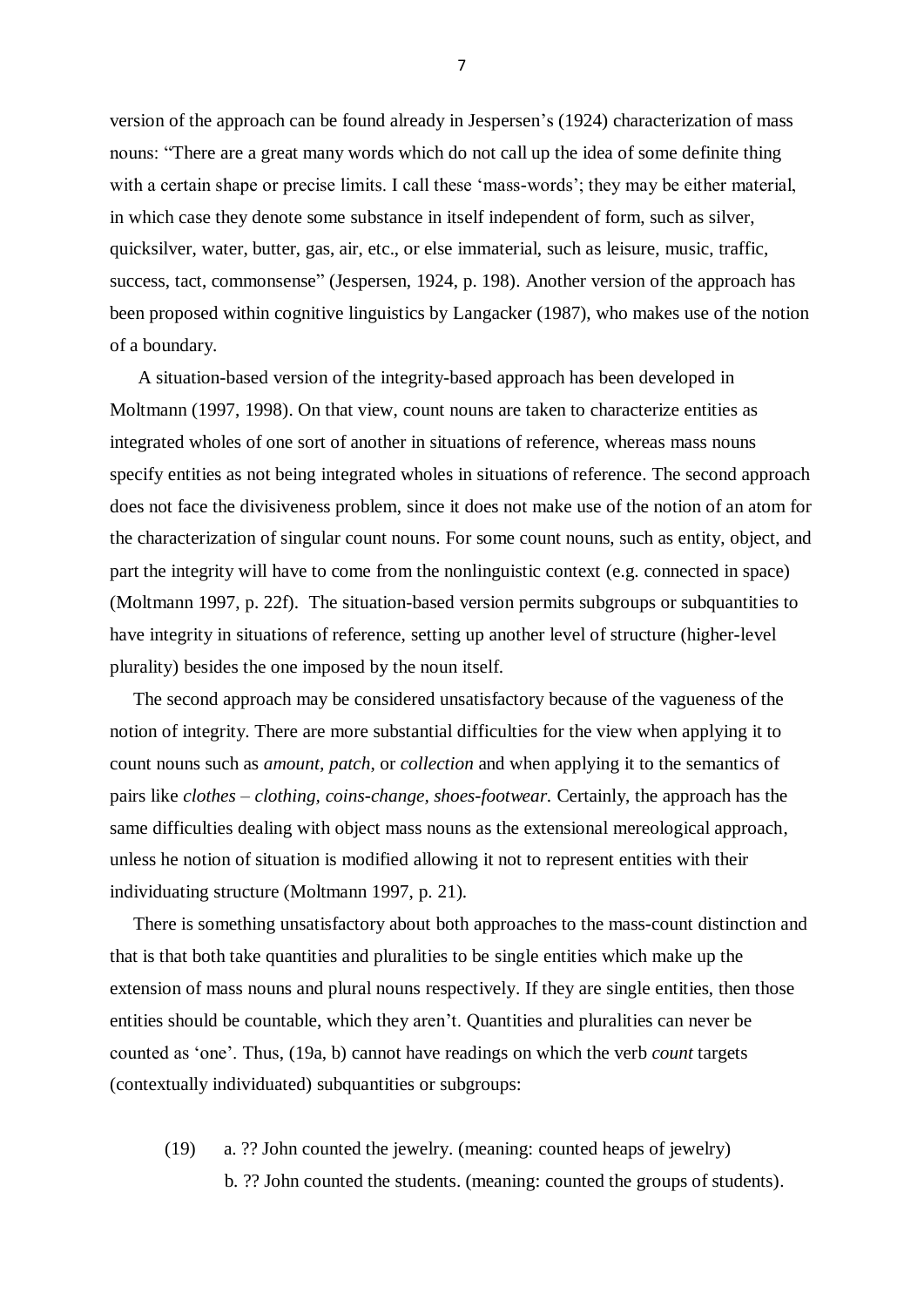The fact that pluralities and quantities never count as one in the context of the semantics of natural language is something that mereological approaches don't seem to give justice to (whether based on extensional mereology or mereology with integrity conditions). For plurals, the recent approach of plural reference avoids the problem by taking pluralities to be 'collections as many' rather than 'collections as one', to use Russell's phrase; that is, on that approach, *the students* refers plurally to each student at once, rather than referring to a single thing that is a plurality (sum or set) (Oliver/Smiley 2013, Moltmann 2017).

#### **3. Numeral classifiers**

Numeral classifiers are a category of expressions that have an individuating function, making, it seems, counting and quantifying possible (Cheng / Sybesma 1999, Borer 2005, Doetjes 2012, Rothstein 2017). They play an important role in classifier languages such as Chinese, which lacks a syntactic mass-count distinction. At the same time, recent research shows that the presence of classifiers in a language does not strictly go along with the absence of a masscount distinction, and vice versa. Classifier languages include most East and Southeast Asian languages, some Australian aboriginal languages and some native American languages. In general, in classifier languages numerals are obligatorily followed by a classifier that indicates the semantic class of the host noun (Allan 1977, Downing 1996, Senft 2000, Aikhenvald 2003). Classifiers often convey properties of shape, as in the Mandarin Chinese examples below:

(20) a. yi zhang zhi/lian/chuang one CL-flat paper/face/bed b. yi tiao shengzi/she one CL-long-thin rope/snake

A common view is that all nouns in classifier languages are mass or better number-neutral, which means that entities in the extension of nouns in those languages can be counted only in virtue of the presence of a unit-specifying classifier.

 Generally two sorts of classifiers are distinguished: sortal classifiers and mensural classifiers (Lyons 1977, Doetjes 2012). A sortal classifier is a classifier which specifies units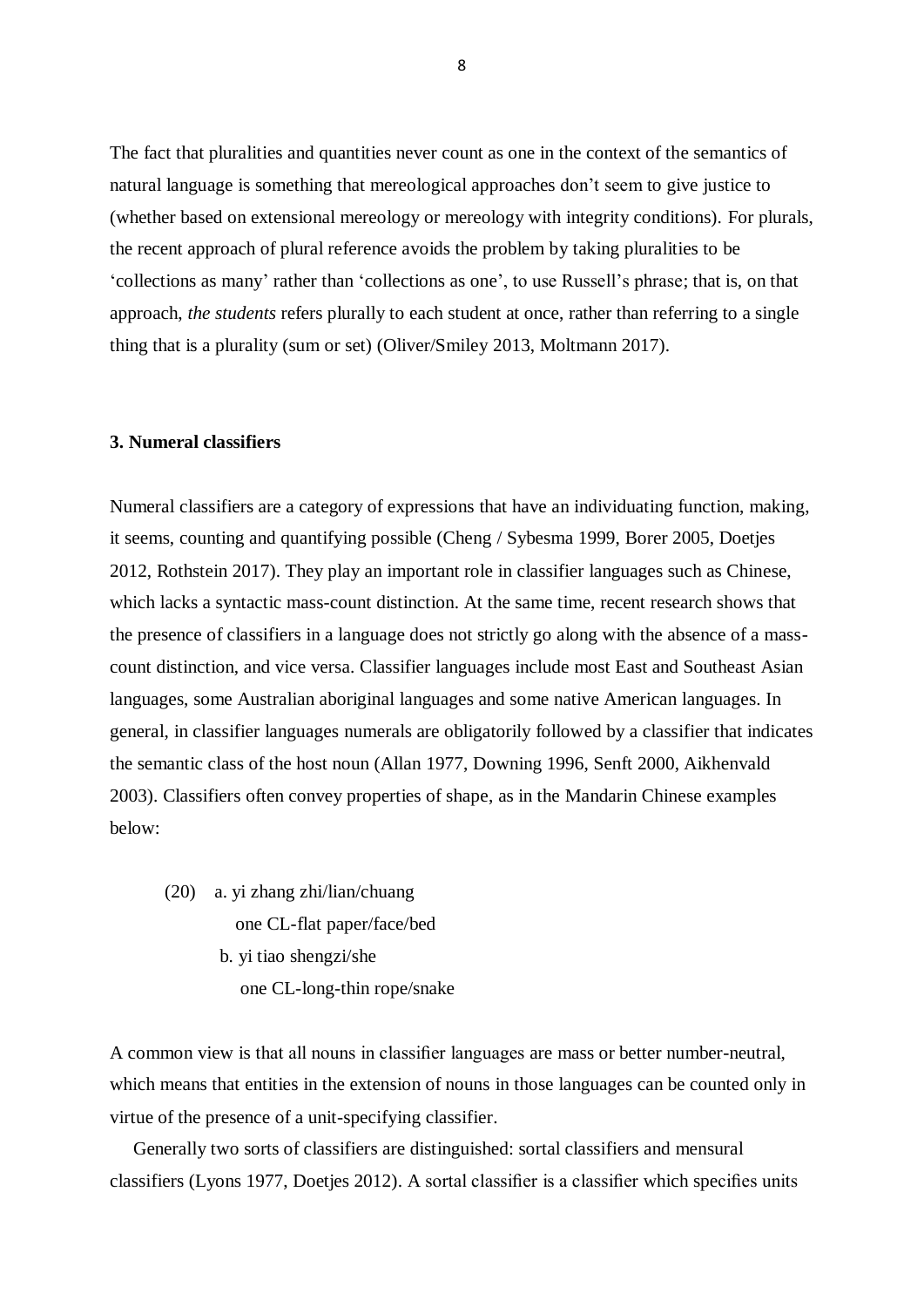in terms of types of entities (sorts), whereas a mensural classifier is a classifier which specifies units in terms of quantities. Sortal classifiers actualise individuation condition already belonging to the concept to which they apply, making them linguistically visible (Bisang 1999). Mensural classifiers create units by applying external scales. In English, measure phrases such as *one slice* in *one slice of bread* and *three cups* in *three cups of milk* have the function of mensural classifiers (Lehrer 1986).

 Classifiers come in a range of categorisation devices, which differ, among other things, in their grammatical status, degree of grammaticalisation, meaning, and conditions of use (Aikhenvald 2003). In some languages, classifiers are morphemes or words that select nouns or verbs in syntactic constructions for counting or quantifying entities. Classifiers can also be noun categorisation devices that are syntactically associated with verbs but categorise nominal subjects or objects.

 Classifiers in classifier languages require more complex syntactic structures of noun phrases. One recent proposal is that of Zhang (2013). Besides the functional projections NumP representing number and QuantP hosting quantifiers, Zhang takes the structure below DP to contain a unit phrase *UnitP*, which ensures the applicability of a numeral, as well as a delimitative phrase *DelP*, which conveys delimiting information related to size and shape. Another influential proposal regarding the syntax of classifier phrases is that of Borer (2005). Borer's proposal goes beyond classifier languages and takes nouns to be number-neutral even in languages like English. Borer posits a functional head *ind* for numeral classifier phrases, which is present both in Chinese classifier constructions and in English measure phrases. *Ind* moreover serves to host singular and plural morphology in languages with a mass-count distinction such as English, where nouns are now considered number-neutral. Borer's view is not uncontroversial, though, since there are languages that allow classifiers to go together with count syntax. The syntactic structure of classifier systems and the generalizations they are based on continues to be a widely debated topic in syntax. Of particularly interest in the general debate is the variation of classifier languages that there are and that may behave rather differently from Chinese.

## **4. Contributions in this volume**

The mass-count distinction and the related topic of classifier languages raise a range of questions that the articles in this volume will contribute to.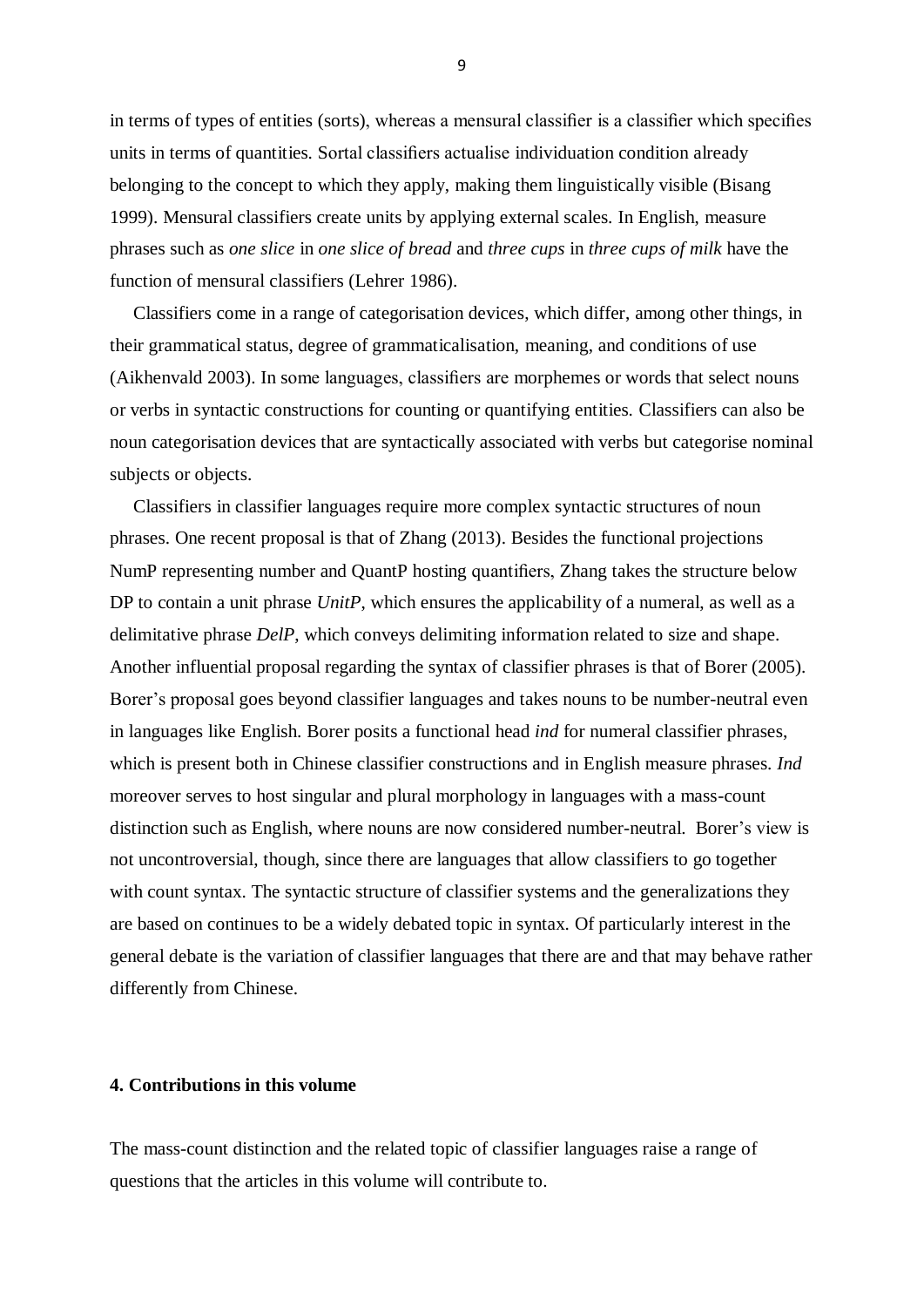One general question the mass-count distinction raises is: what cognitive or ontological distinction does it go along with? **Srinivasan and Barner** in their contribution to the volume approach the question from an empirical cognitive perspective, dealing with the phenomenon of object mass nouns as well as minimal pairs of a count and a mass noun that appear to stand for the very same entities (such as (English) *hair* (mass), Italian *capelli* (count)), quantitative comparisons (which for count nouns are number-based, but for mass nouns may be measurement- or number-based), and the acquisition of counting. They argue that countability conveyed by count nouns does not just depend on syntactic and lexical representation, but that additional conceptual and pragmatic factors come into play. **Treves and Rothstein's** contribution falls within the same topic. Making use of a neural network and crosslinguistic findings, they argue against the common view of a binary distinction between semantic mass and count markers to correlate with the syntactic mass-count distinction; instead they favor a graded distribution of correlations. They also argue that, crosslinguistically, there are different ways for a noun to be situated on a graded scale between pure count and pure mass. Finally, they argue against a strict correlation between mass-count syntax and (standard) semantic distinctions, and in favor of viewing the syntactic mass-count distinction as encoding a perspectival contrast between entities presented grammatically as countable and entities presented as non-countable in a context.

 Another question that the mass-count distinction raises is that of the classification of categories of number itself. Most of the literature is focused on the distinction between mass, singular count, and plural. **Ojeda** in his contribution to the volume elaborates with a range of crosslinguistic cases the richness and diversity of the category of number and proposes formal semantic analyses for different number categories using extensional mereology. The categories Ojeda discusses include the dual, the co-dual, the paucal, and the multal, and the universal number, a category of nouns that applies to both individuals and pluralities. The latter, surprisingly, is found in English as well, as Ojeda points out, namely in roots of nouns, which are used in compounds such a *one-car garage, two-bedroom apartment, three-pound package*.

 The mass-count distinction with its opposition to classifier systems such as that of Chinese is not as clear-cut as it first might have seemed given a broader crosslinguistic perspective, which is what **Bale and Gillon's** contribution is about. Bale and Gillon show that Western Armenian lacks a mass-count distinction, yet has plural marking with a completely optional use of classifiers. Morever, they give examples of languages (Ch'ol and Mi'gmaq) where classifiers are required by the use of certain numerals, but not by nouns themselves. They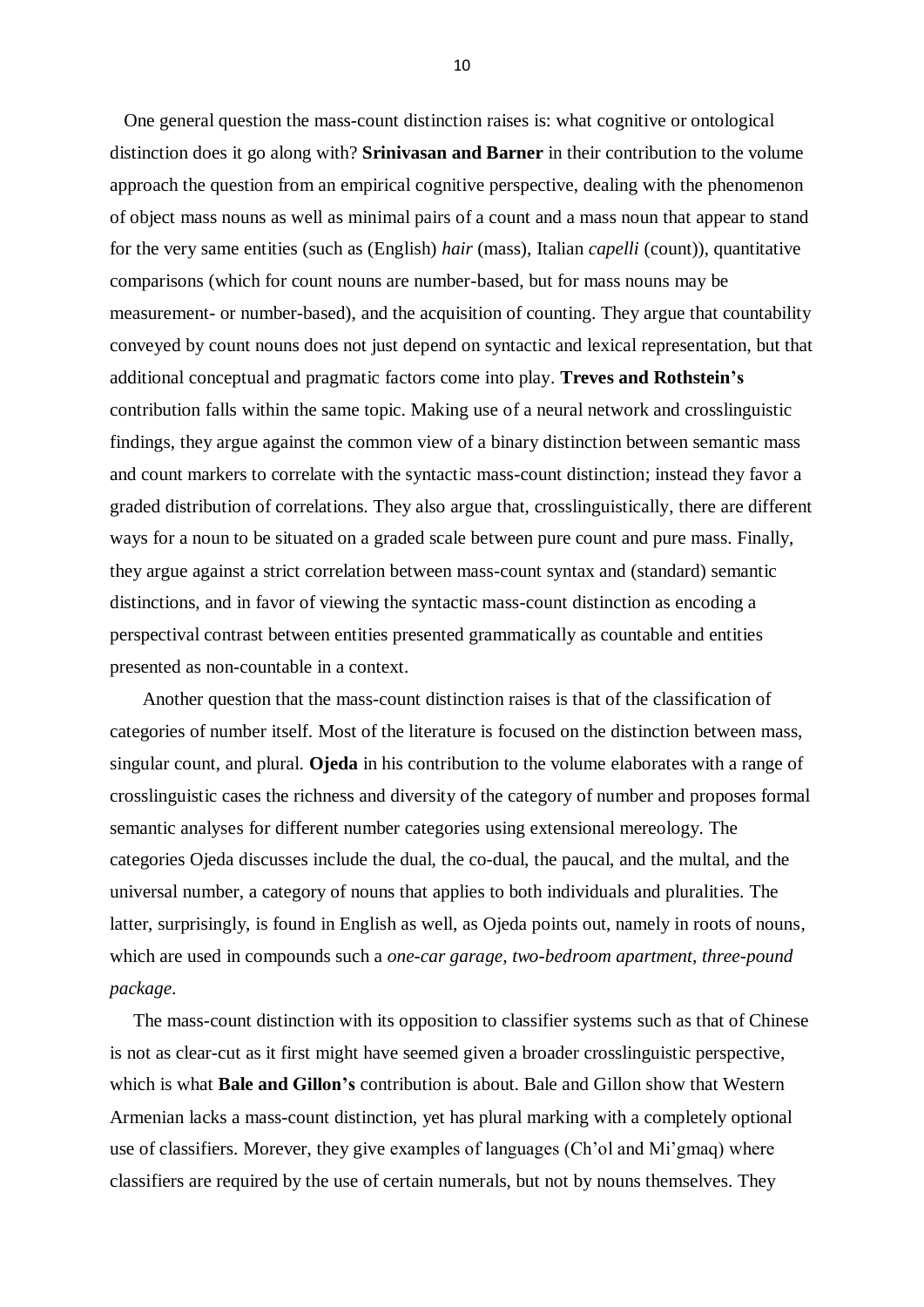suggest that the syntactic mass-count distinction may not go along with a semantic distinction at all, but rather is on a par with gender-marking.

 The mass-count distinction has primarily been studied with respect to nouns for concrete objects, but not abstract nouns, such as *hope* and *joy*. **Zamparelli's** contribution focuses on abstract mass nouns and the productive countability shifts they may undergo.

**Hinterwimmer's** contribution is a study of abstract mass nouns and their distinctive semantic behavior with respect to both mass and count quantifiers.

 Mass nouns in English include one notoriously tricky subcategory, that of object mass nous mass nouns, mass nouns whose denotations appear to consist in pluralities of welldistinguished individuals, such as *furniture, police force, footwear, hardware*. **Cohen** in her contribution points out that object mass nouns are obtained by various active morphological processes in English, French, and Hebrew and that this has consequences for how the semantics of such nouns is to be viewed. She suggests a perspectival semantics of object mass nouns, on which common functionality is emphasized and individual members are backgrounded.

 Object mass nouns are also the focus of the contribution of **Rothstein and Pires de Oliveira**. They point out a fundamental difference in the way object mass nouns in comparatives behave in English and in Portuguese Brazilian. Whereas in English object mass nouns in comparatives are compared strictly numerically (*John has more furniture than Bill*), in Brazilian Portuguese such comparison may involve counting as well as measurement. Rothstein and de Oliveira give a semantic explanation for this difference.

### **Acknowledgments**

The contributions in this volume go back to talks and tutorials given at the Colloquium 'Mass/Count in Linguistics, Philosophy and Cognitive Science' held in Paris on December 20-21, 2012 at Ecole Normale Supérieure, organized by Alexandra Arapinis, Lucia Tovena and myself. Thanks are due the editors and an anonymous referee for comments on an earlier version of this introduction.

 Susan Rothstein has (co-)contributed two articles to this volume, and she was one of the most important contributors to the linguistic debate of the mass-count distinction in general. It is immensely regretful that she was not going to see the publication of this volume.

#### **References**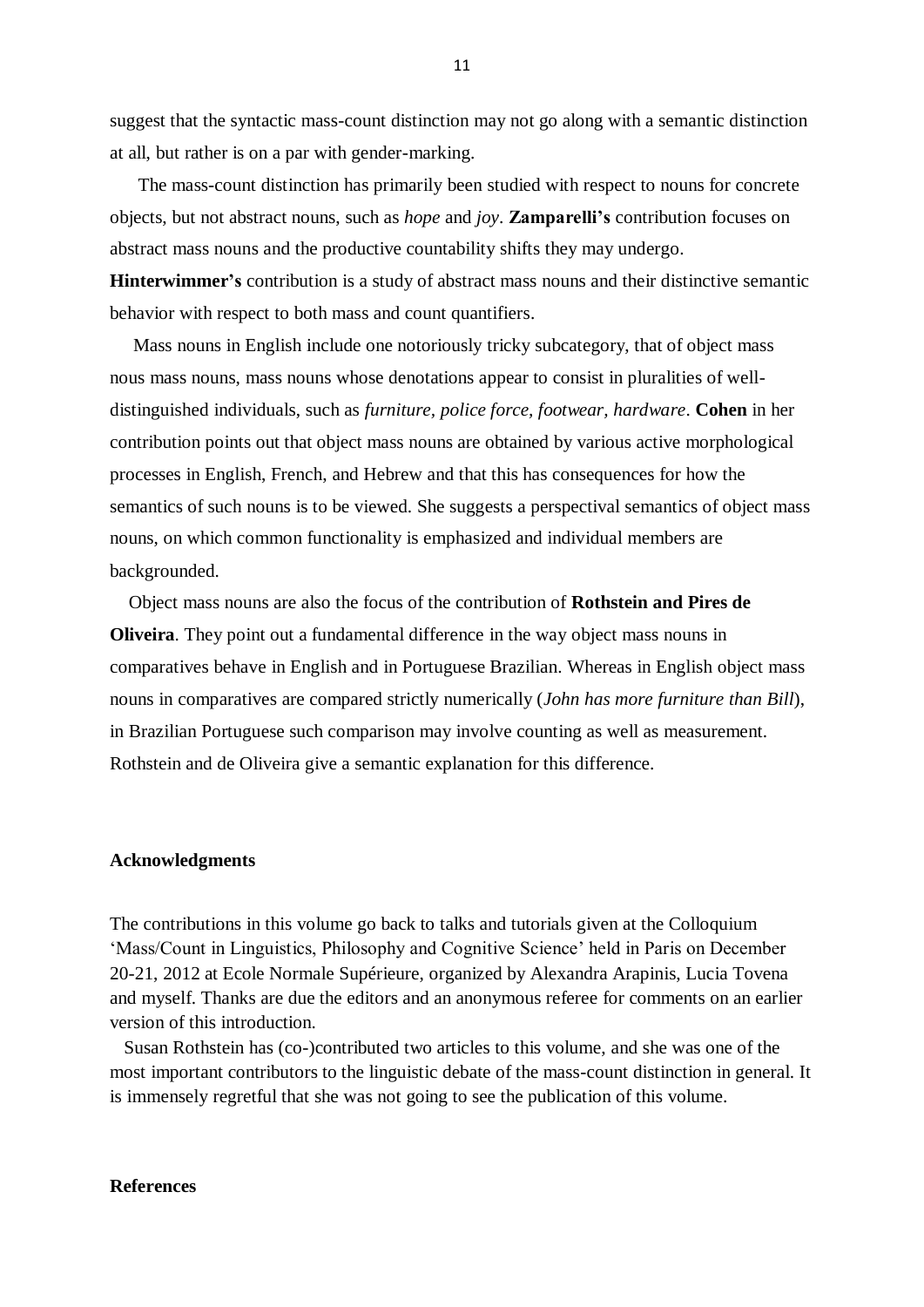- Aikhenvald, Alexandra. 2003. *Classifiers*. Oxford: Oxford University Press.
- Allan, Keith. 1977. 'Classifiers'. *Language* 53, 285–311.
- -------------- 1980. 'Nouns and countability'. *Language* 56, 541–567.
- Barner, David & Jesse Snedeker. 2005. 'Quantity judgements and individuation: evidence that mass nouns count'. *Cognition* 97, 41–66.
- Bisang, Walter. 1999. 'Classifiers in East and Southeast Asian languages. Counting and beyond'. In Jadranka Gvozdanovic (ed.): *Numeral types and changes worldwide*. Berlin: De Gruyter, 113–185
- Borer, Hagit 2005. *Structuring sense. In name only*. Volume I. Oxford: Oxford University Press,
- Bunt, Harry. 1985. *Mass terms and model-theoretic semantics*. Cambridge: Cambridge University Press.
- Champollion, Lukas. 2017. *Parts of a Whole*. Oxford: Oxford University Press.
- Champollion, Lukas, & Manfred Krifka. 2017. *Mereology*. In Paul Dekker & Maria Aloni (eds): *Cambridge Handbook of Semantics*. Cambridge: Cambridge University Press.
- Cheng, C.-Y. 1973. 'Comments on Moravcsik's paper'. In Jaakko Hintikka, Julian Moravcsik & Patrick Suppes (eds.): *Approaches to Natural Language*. Dordrecht: Reidel, 286–288
- Chierchia, Gennaro. 1998. 'Plurality of mass nouns and the notion of 'semantic parameter'. In Susan Rothstein (ed.). *Events and grammar*, Dordrecht: Kluwer, 53–103.
- ------------------------. 2015. 'How universal is the mass/count distinction? Three grammars of Counting'. In Li, Simpson, & Tsai (eds.): *Chinese Syntax in a Cross-linguistic Perspective*. Oxford: Oxford University Press.
- Doetjes, Jenny S. 2012. 'Count/mass distinctions across languages'. In Claudia Maienborn, Klaus von Heusinger & Paul Portner (eds.): *Semantics: an international handbook of natural language meaning, Part III.* Berlin: De Gruyter. 2559-2580.
- Gillon, Brendan S. 1987. 'The readings of plural noun phrases in English'*. Linguistics and Philosophy* 10, 199-219.
- ---------------------. 1992. 'Towards a common semantics for English count and mass nouns'. *Linguistics and Philosophy* 15, 597–639.
- Grandy, Richard. 2007. 'Sortals'. In Ed N. Zalta (ed.). *The Stanford Encyclopedia of Philosophy*. Stanford, online.
- Jespersen, Otto. 1924. *The Philosophy of Grammar*. Reprinted in 1992 by Chicago University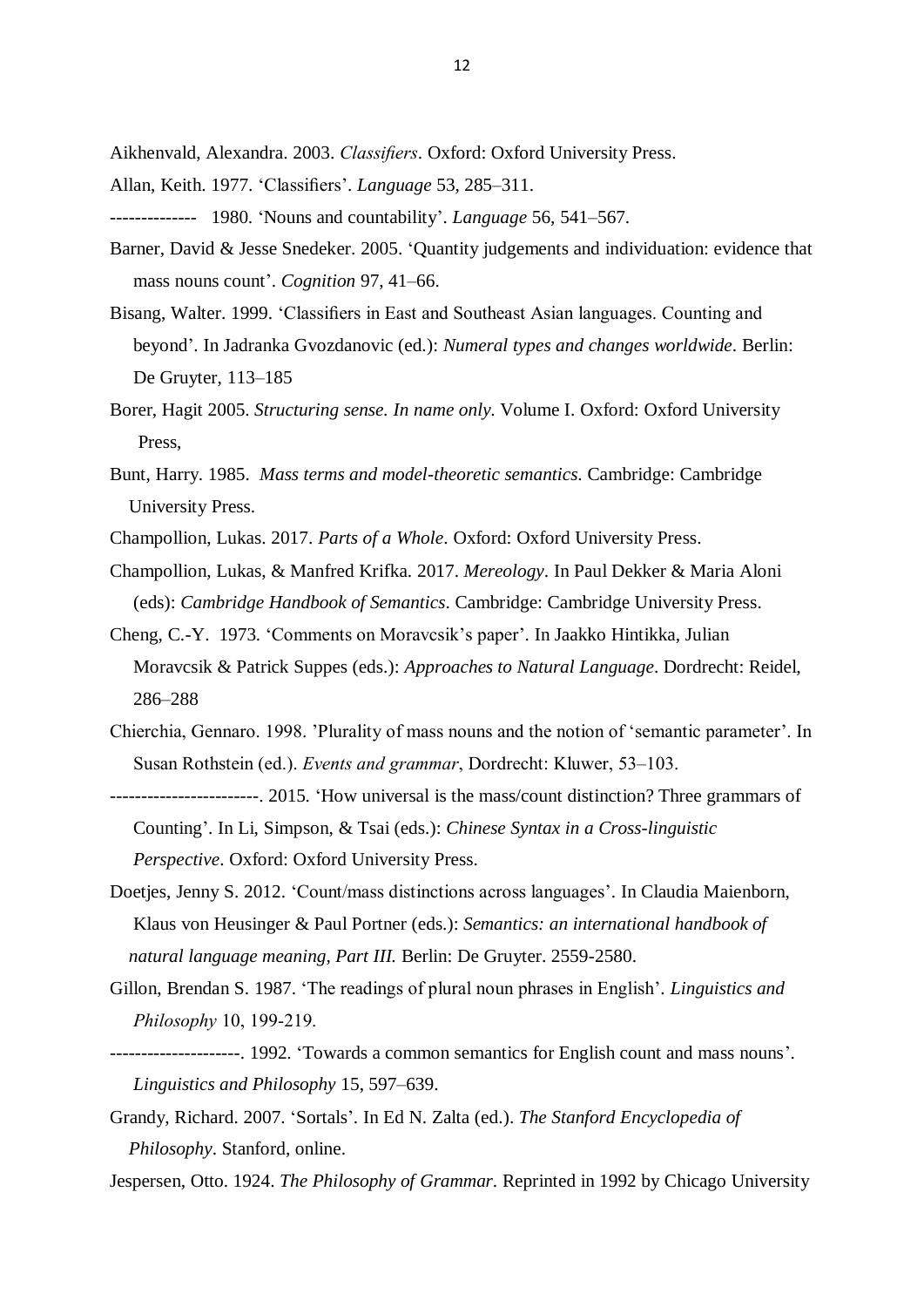Press, Chicago.

- Krifka, Mandred 1989. 'Nominal reference, temporal constitution and quantification in event semantics'. In Renate Bartsch, Johan van Benthem & Peter van Emde Boas (eds.): *Semantics and Contextual Expression*. Foris, Dordrecht, 75–115.
- Langacker, Ronald 1987. *Foundations of Cognitive Grammar*. Stanford University Press, Stanford.
- Lehrer, Adrienne 1986. 'English classifier constructions'. *Lingua* 68, 109–148.
- Link, Godehard. 1983. 'The logical analysis of plural and mass terms: a lattice theoretical approach'. In Rainer Bäuerle, Cristoph Schwarze & Arnim von Stechow (eds.): *Meaning, use and interpretation of language*. Berlin: De Gruyter, 302–323.

Lyons, John. 1977. *Semantics*. Cambridge: Cambridge University Press.

Moltmann, Friederike 1997. *Parts and wholes in semantics*. Oxford: Oxford University Press.

---------------------------. 1998. 'Part structures, integrity, and the mass-count distinction'.

*Synthese* 116(1), 75–111.

---------------------------. 2004. 'Two kinds of universals and two kinds of collections'. *Linguistics and Philosophy* 27(6), 739-776.

--------------------------. 2016. 'Plural reference and reference to a plurality. Linguistic facts and semantic analyse[s'.](http://friederike-moltmann.com/uploads/plural-reference-paper-2015.doc) In M. Carrara, A. Arapinis & F. Moltmann (eds.): *Unity and* 

 *Plurality. Logic, Philosophy, and Semantics*. Oxford University Press, Oxford, 93-120.

Ojeda, Almerindo 1993. *Linguistic individuals*. CSLI Publications, Stanford.

Oliver, Alex & Tomothy Smiley. 2013. *Plural logic*. Oxford: Oxford University Press.

- Pelletier, Francis 1979a. 'Mass terms, count terms, and sortal terms'. In Francis Pelletier (ed.): *Mass terms*, Reidel, Dordrecht, vii–xi.
- -------------------- 1979b. 'Non-singular reference: Some preliminaries'. In Francis Pelletier (ed.): *Mass Terms*, Dordrecht: Reidel, 1–14.
- Rothstein, Susan. 2010. 'Counting and the mass/count distinction'. *Journal of Semantics* 27(3), 343–397.

------------------- 2017. *Semantics for counting and measuring*. Cambridge: Cambridge University Press.

Schwarzschild, Roger. 2011. 'Stubborn distributivity, multiparticipant nouns and the count/mass distinction'. In Susi Lima, Kevin Mullin & B. Smith (eds.), *Proceedings of the 39th Meeting of the North East Linguistic Society (NELS 39)*, GSLA, Amherst, MA,